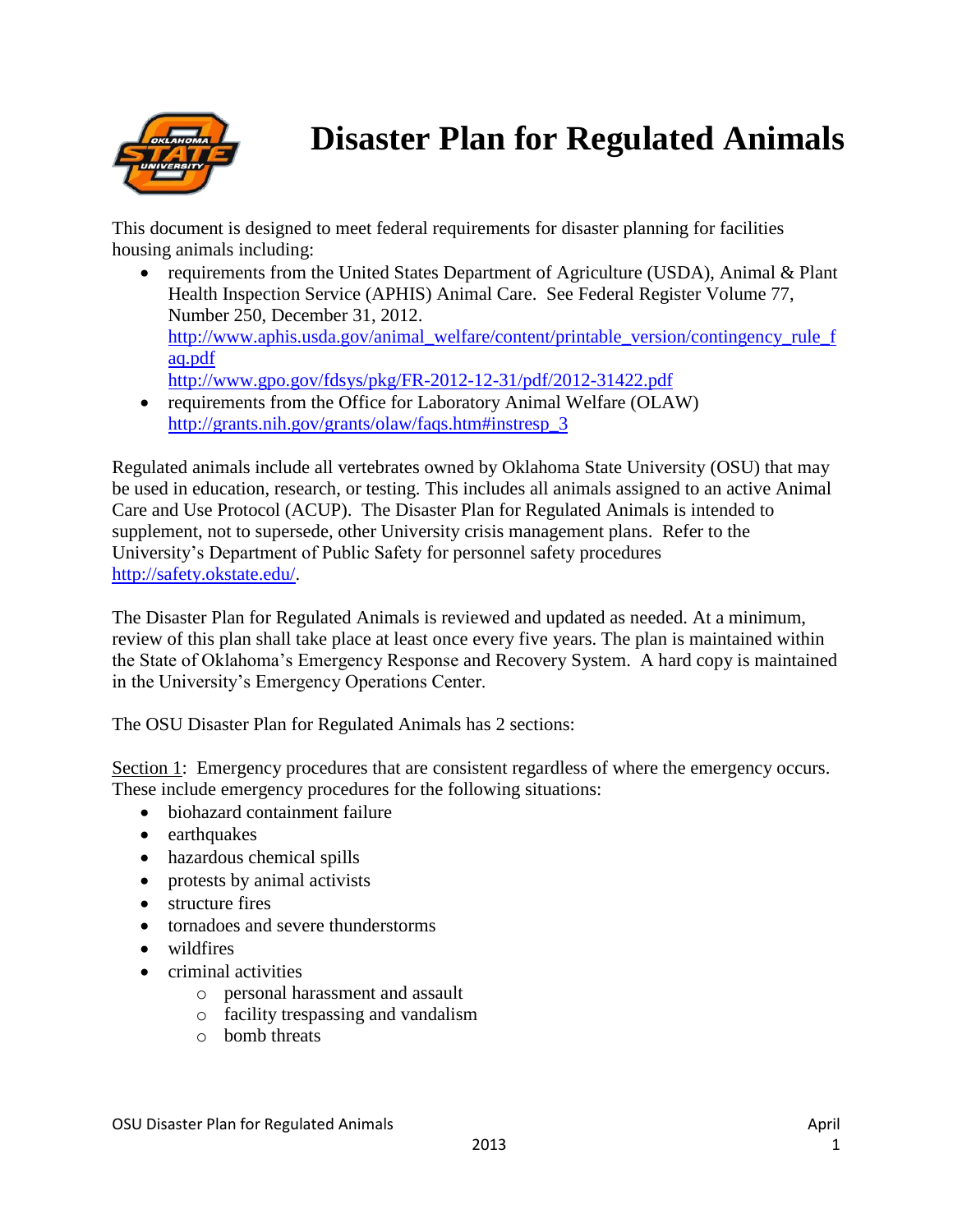Section 2: Emergency procedures that may vary depending on the individual facility or program affected. These plans must be prepared by the individual with oversight responsibility for each regulated animal facility or program of care. This includes emergency procedures for the following situations:

- disease pandemics
- escaped animals
- flooding
- heating, ventilation, and air conditioning (HVAC) system failure
- loss of potable water supply
- power failure
- winter storms or hazardous travel conditions
- irreplaceable animals

An Emergency Contact List will be provided only to emergency response personnel with information for the many individuals needed to respond to various types of emergencies.

When the Disaster Plan for Regulated Animals is updated, principal investigators with active ACUPs and managers of regulated animal facilities are notified via e-mail. These individuals are expected to maintain a current version of Section 1 of the Disaster Plan for Regulated Animals and their facility-specific plan readily available in each regulated animal facility. All individuals working with regulated animals are to be trained on these documents, and that training is to be documented.

Investigators and facility managers must notify the IACUC and the Manager of Emergency Operations of any revisions to their disaster plans or contact information.

The Disaster Plan for Regulated Animals may be implemented whenever the types of emergencies or comparable events described in the plan occur and affect the health and wellbeing of regulated animals or have the potential to do so. The OSU Police Department (OSUPD) is notified of the emergency and its personnel contact the appropriate response personnel, including the Emergency Operations Center if necessary.

Emergency response personnel (e.g. police, fire fighters, etc.) are in charge at the scene in accordance with existing protocols, and their directions are to be followed. Once they indicate the scene is safe for other personnel, responsibility for mitigating the emergencies affecting regulated animals transfers to the University Attending Veterinarian and to the individual with oversight responsibility for the regulated animal facility.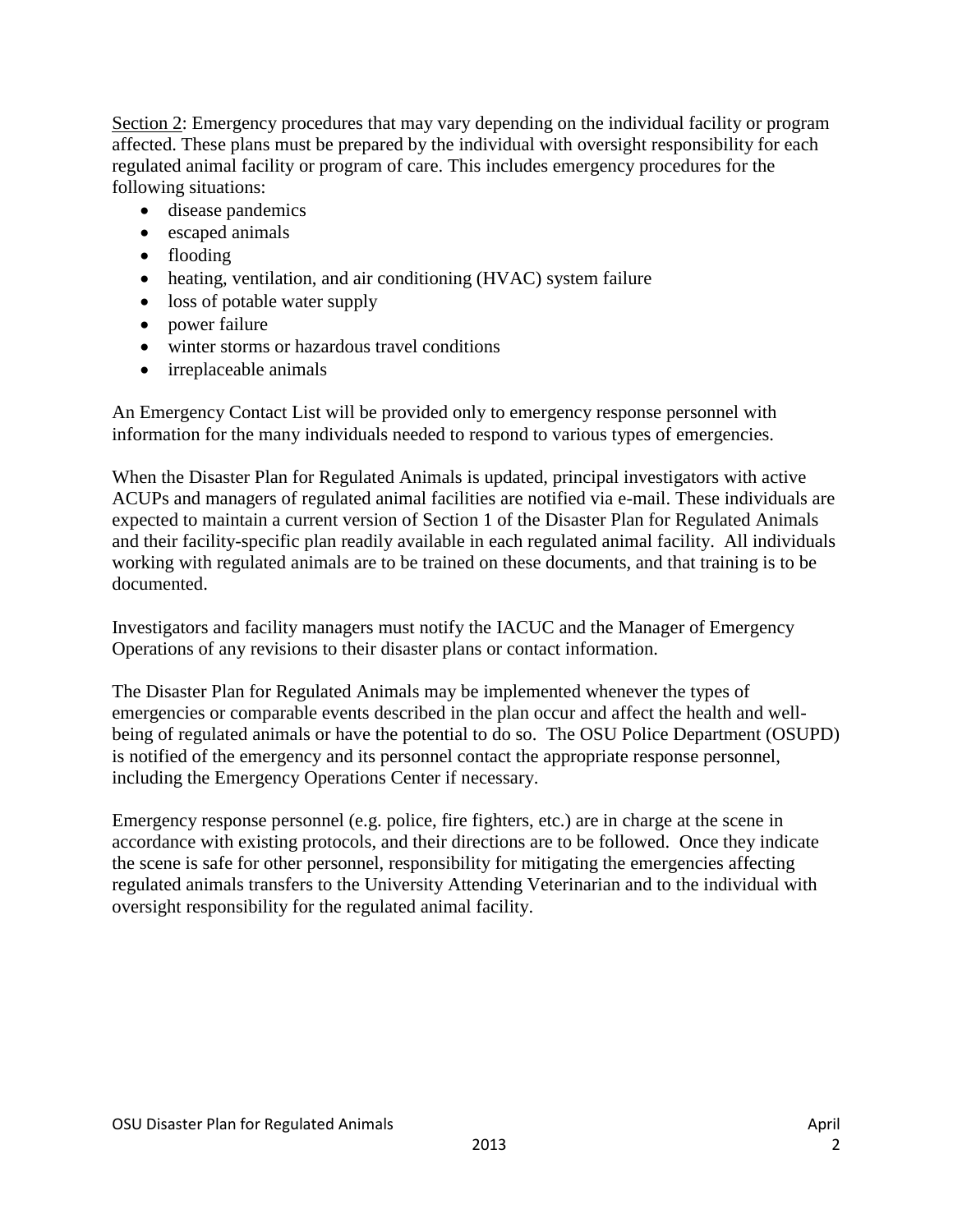## **Section 1: Campus Wide, Consistent Emergency Procedures**

**To notify response personnel of an emergency, call the OSU Police Department (OSUPD) by Dialing 911 from a campus phone. From a cell phone or other non-OSU phone, dial 911 and ask the Stillwater Police Department to transfer the call to the OSUPD. If you call 911 from a cell phone or non-OSU phone, communicate that you are calling about an emergency on the OSU campus. OSUPD can be reached directly at 405-744-6523 from an off-campus phone.**

## Biohazard Containment Failure

Biohazardous materials are infectious agents with the potential to harm humans, animals, and/or the environment. In the event of a spill or other loss of containment of biohazardous material, laboratory-specific and agent-specific procedures should be followed. Notify the University's Biological Safety Officer immediately.

If the biohazardous material is highly dangerous (e.g. has a high disease-producing potential, is capable of airborne transmission, etc.), evacuate the area, closing and sealing doors behind you. Call 911 and explain the situation, giving the location of the contamination. Prevent other individuals from entering the area until help arrives. The OSUPD will notify the University's Biological Safety Officer when the biohazardous material is considered highly dangerous. If regulated animals were exposed to potential biohazardous material as a result of containment failure, contact the University Attending Veterinarian immediately.

To assist emergency responders, personnel must provide responders with an indication of how serious the event is. The responders need to know what has occurred. Every emergency reported by personnel must include a description of the event, the laboratory biosafety level, the biological agent(s) or toxin(s) that is involved, the animal species, and one of the following laboratory situation codes:

# **Code Green**

The emergency involves no risk to responders. The laboratory situation is normal.

# **Code Yellow**

The emergency involves a situation inside a laboratory area that involves a health or safety risk to emergency responders. However, the emergency is contained inside the laboratory area and does not present a hazard outside the laboratory containment area. Containment measures are operating normally.

# **Code Red**

The emergency is a health or safety risk to emergency responders and everyone in the building because the material is not contained by the building systems. Uncontrolled fires are a Code Red emergency in any event.

Following are examples of how emergencies should be reported

*Reporting party: "This is Jane Doe at B52 Boomer Hall. We have a person here with chest pains and we need an ambulance. This is a BSL-2 lab. This is a Code Green emergency."*

OSU Disaster Plan for Regulated Animals and April 2008 and April 2009 and April 2009 and April 2009 and April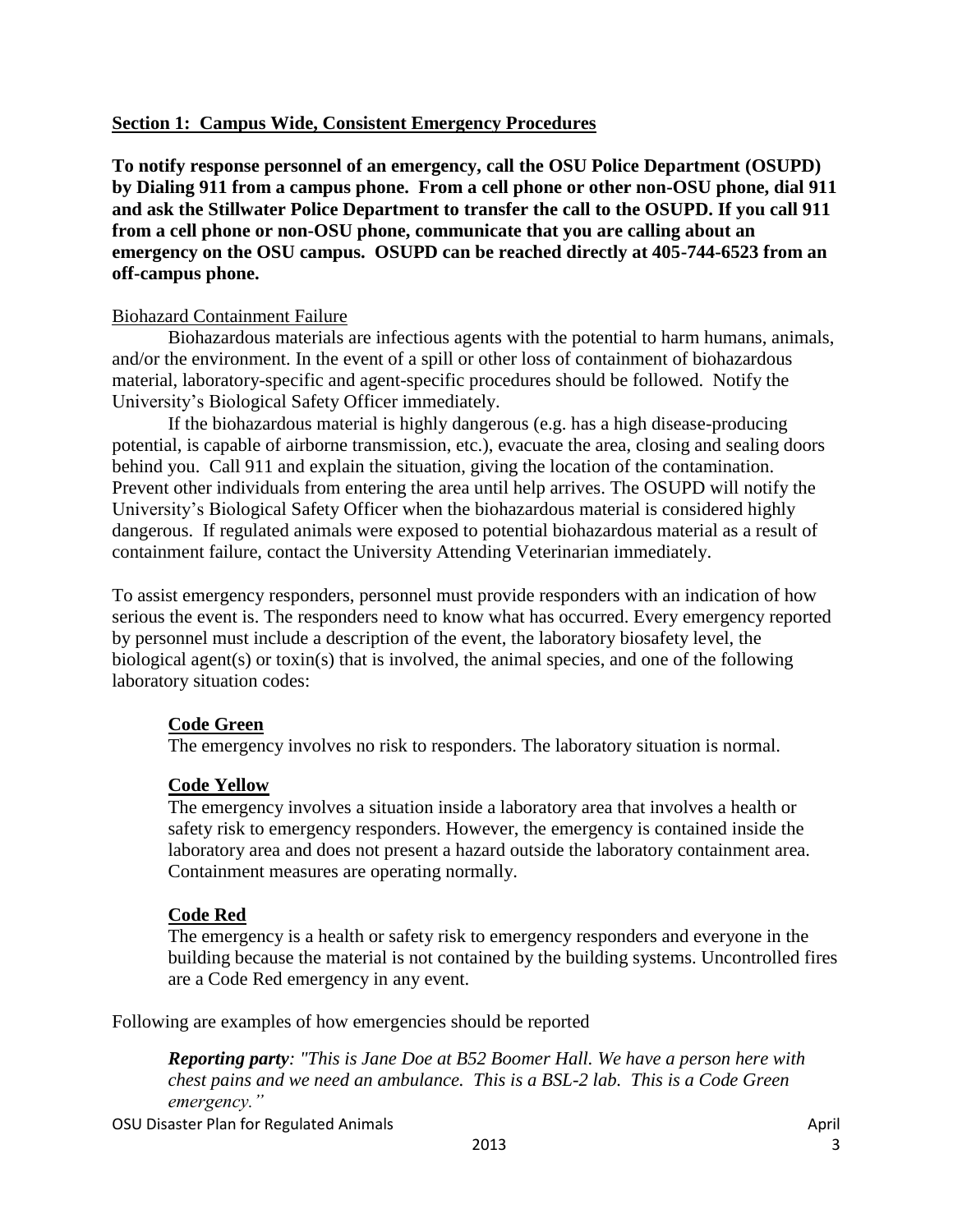*Reporting party: "This is John Doe at 747 Hanger Hall. We have had a small flask of an infectious agent shatter and cut one of our laboratory researchers. We have the bleeding stopped, but the researcher is still in the lab because of the spilled material. The agent is contained in the BSL-3 lab. Everyone else is out of the area. This is a Code Yellow emergency."*

*Reporting party: "This is Orville Wright at 1903 Flyer Hall. We have a fire in a biological safety cabinet (BSC). Everyone has evacuated the room, but the fire is out of control. This is a Code Red emergency.* 

When emergencies occur that require first responders to report to the scene, it is critical that personnel react quickly by reporting the emergency to 911 operations immediately and providing situation information for emergency responders.

## Earthquakes

Following an earthquake, when it has been determined that the building is safe for people to reenter, check the animals. If an animal appears to have been injured, contact the University Attending Veterinarian immediately.

## Hazardous Chemical Spills

In the event of a spill or other loss of containment of a hazardous chemical, agent-specific procedures should be followed as listed on the Safety Data Sheet (SDS). If the chemical is highly dangerous, evacuate the area, closing and sealing doors behind you. Call 911 and explain the situation, giving the location of the contamination. Prevent other individuals from entering the area until help arrives. Notify Environmental Health and Safety (EHS) personnel by calling (405) 744-7241. If regulated animals were exposed to hazardous chemicals as a result of the emergency, contact the University Attending Veterinarian immediately.

## Protests by Animal Activists

If animal activists begin to protest, do not engage either the protestors or the members of the press. Animal activists often alert television stations, radio stations, and newspapers of when and where they plan to protest in order to garner media coverage. Contact the University's Director of Communications Services at (405) 744-4800 to respond to reporters. If it appears that the activists may try to forcibly enter a regulated animal facility, call 911 to report the situation to the OSUPD. Only contact OSUPD upon the threat of violence. Immediately notify your supervisor/manager/department head and the IACUC Manager of all contact by and with animal activists.

#### Structure Fires

When confronted with fire, personnel should follow the R.A.C.E. model:

- 1. **R**escue those in immediate danger, without becoming a victim.
- 2. **A**larm, activate the nearest pull station or call 911.

#### OSU Disaster Plan for Regulated Animals April 2008 and April 2009 and April 2009 and April 2009 and April 2009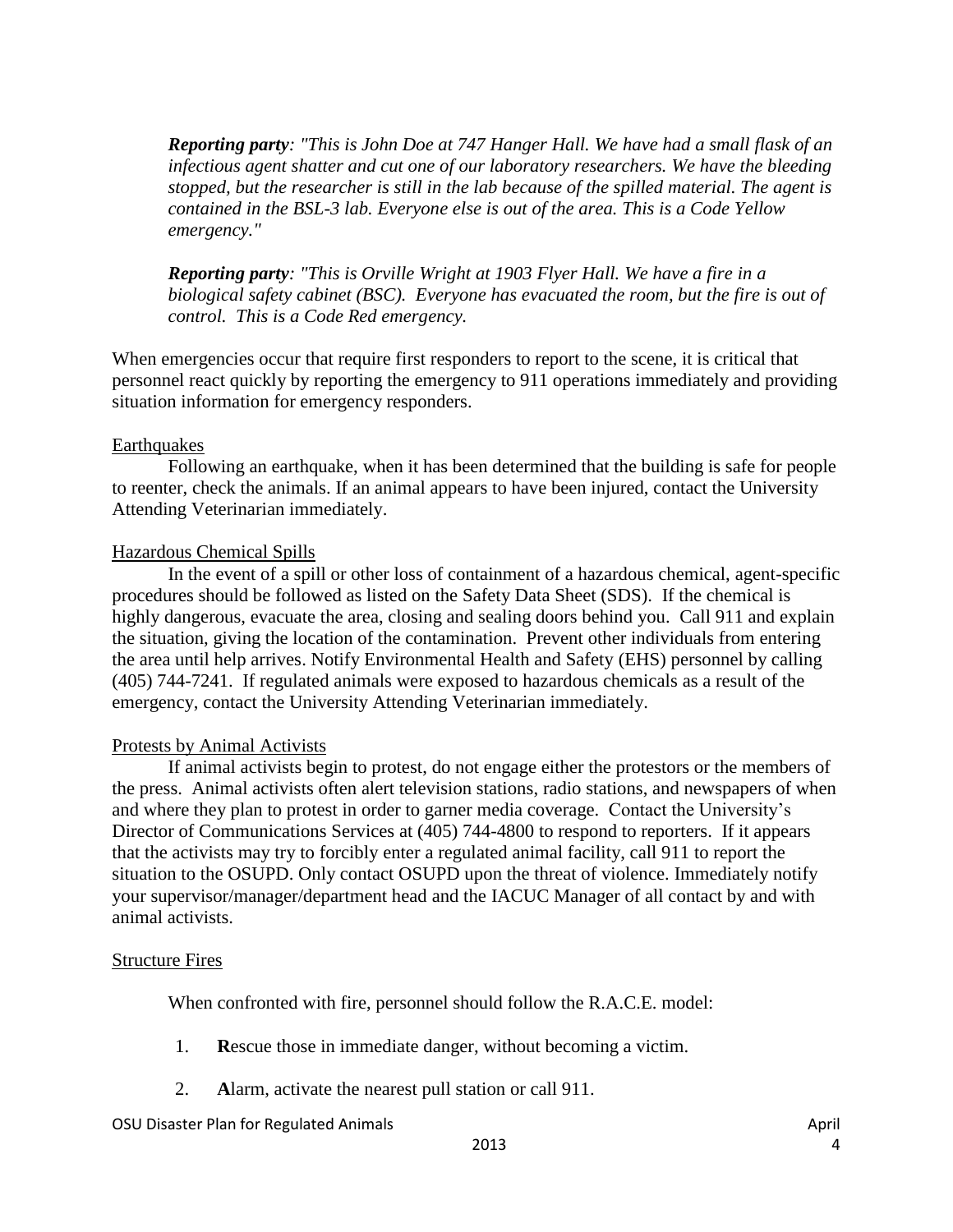- 3. **C**ontain the fire or incident by closing doors.
- 4. **E**xtinguish the fire if you are trained to do so and it is a small fire. Otherwise, evacuate the fire area.

When it has been determined that the building is safe to reenter, check the animals. If an animal appears to have been injured or exposed to smoke, contact the University Attending Veterinarian immediately.

## Tornadoes and Severe Thunderstorms

When tornado or severe thunderstorm watches are issued by the National Weather Service, maintain vigilance. Be alert for the sound of weather sirens and keep a weather alert radio nearby, if possible. Identify available places of refuge (e.g. buildings with basements) and be prepared to stop work and proceed to one of these locations on short notice.

If the sirens sound, proceed to the nearest place of refuge. Stay sheltered until the storm passes and it is safe to go outside. Once it is safe to do so, check to ensure that regulated animals are safe and uninjured. If an animal appears to have been injured, contact the University Attending Veterinarian.

## Wildfires

When a wildfire occurs, follow all instructions from emergency personnel. If time permits, and if you can safely do so, relocate the animals. Multiple OSU departments have trucks and trailers capable of transporting animals. Contact the OSUPD if assistance with animal evacuation is needed.

Once authorities issue an evacuation order, make no further attempt to load animals and evacuate the area immediately. Once it has been determined that the area is safe to reenter, check the animals. If an animal appears to have been injured or exposed to smoke, contact the University Attending Veterinarian immediately.

## Criminal Activities

Personal Harassment and Assault

A tactic by many animal rights organizations is to conduct disruptive protests at the homes of faculty, staff, or students involved directly or indirectly with regulated animals. These protests may occur late at night and involve intimidating or harassing behavior by the activists. If harassed by animal activists, do not confront the activists directly. Often activists will try to get their victim into a highly emotional state through insults and threatening body postures in the hopes that the victim will respond physically to the activist. Once the activist's victim has responded in a physical manner (e.g. shoving, punching, or even just touching), the activist can bring legal charges for battery against their victim. If threatened or intimidated by activists, call 911 to contact law enforcement and let the police determine if the activists' behavior exceeds that allowed under free speech. Photographing or filming the activists, if it can be done safely, may provide evidence to assist law enforcement. The IACUC Manager is to be notified immediately of all contact by and with animal activists.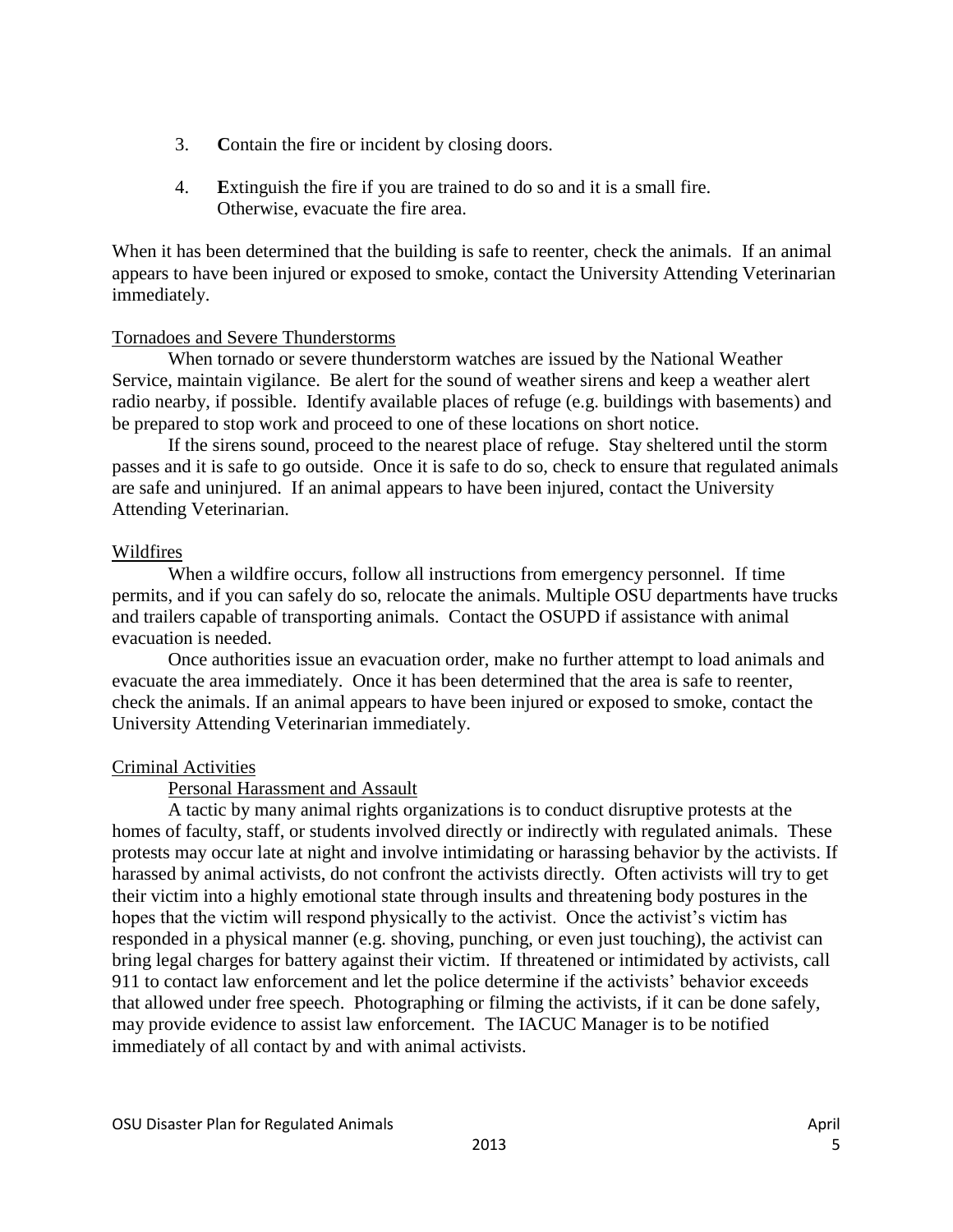## Facility Trespassing and Vandalism

Animal activists have been known to break into animal facilities causing damage, destroying property, and releasing animals. Access to regulated animal facilities should be limited by security systems and locks. Security cameras may be installed where feasible. Do not open doors or allow access into regulated animal facilities to unknown individuals without proper identification.

If trespassing or vandalism occurs, call 911 to notify OSUPD. For vandalism, do not enter or disturb the area as the crime scene should be examined for evidence by law enforcement authorities.

If animals have been released from the facility, search for them in nearby locations. Research animals that have been housed indoors typically remain near the location where they are released by activists. If they are not recaptured quickly, they may die from lack of food or from predation. If an injured animal is identified, contact the University Attending Veterinarian immediately.

## Bomb Threats

Bomb threats will be handled according to OSU policy #3-0522. Bomb threats must be reported immediately to the OSUPD, which will notify other internal and external first responder units, as deemed appropriate. If the bomb threat is deemed credible, the unified command will direct an evacuation of the building(s).

**If a disaster occurs, animals that cannot be relocated or protected from the consequences of the disaster are to be humanely euthanized.**

**If regulated animals have been injured or affected in any way by an emergency, once their immediate needs have been met (e.g. veterinary care, food, water, shelter etc.), notify the IACUC of the situation and what was done to mitigate it.**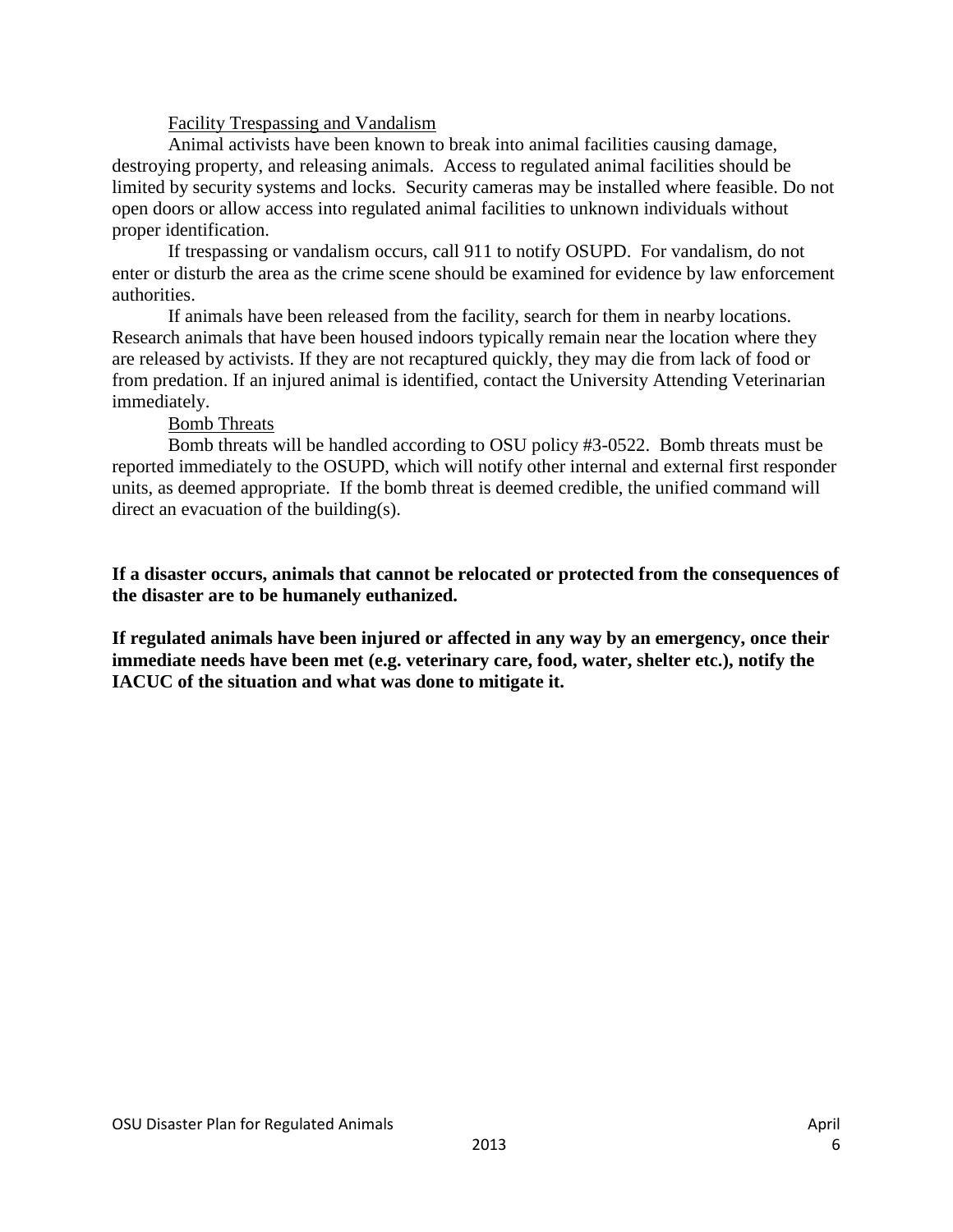## **Section 2: Emergency Procedures that Vary Depending on the Facility or Program**

This section covers the types of emergencies in which the response may differ based on the type of animals housed and the capabilities of the facility used to house them. Each investigator or manager responsible for a regulated animal facility must develop written disaster planning procedures that, at a minimum, cover the topics outlined below. These procedures must be submitted to the IACUC for approval and to the OSU Manager of Emergency Operations for approval. They will be posted to the State of Oklahoma's Emergency Response and Recovery System. The procedures should be updated and resubmitted as needed to stay current and remain in compliance with federal regulations. At a minimum, review of each facility-specific plan shall take place at least once every five years. The University Attending Veterinarian and the IACUC Manager may be contacted for assistance in developing these written procedures. See [http://grants.nih.gov/grants/olaw/faqs.htm#instresp\\_3](http://grants.nih.gov/grants/olaw/faqs.htm#instresp_3) for federal guidelines on this topic.

A template for filling in the required information is available on the Forms & Documents page of the IACUC website where blank ACUP documents are located. See <https://compliance.okstate.edu/iacuc/forms-and-documents>

Where possible, multiple alternative contacts should be provided for each regulated animal facility.

## Disease Pandemics

Federal regulations require that institutions prepare for staffing shortages that could result from a disease pandemic (e.g. an influenza outbreak). See [http://grants.nih.gov/grants/olaw/faqs.htm#instresp\\_9.](http://grants.nih.gov/grants/olaw/faqs.htm#instresp_9)

Facility-specific disaster plans should describe what steps may be taken to ensure the animals receive appropriate care (e.g. feed, water, clean caging, and daily observation, etc.) in the event that the faculty, staff, or students who normally provide care to the animals are ill and unable to work. This is a primary consideration when only one or two individuals normally care for the animals. If that individual or individuals were unavailable, who else is trained and able to provide care? This information must be provided in facility-specific plans.

## Escaped Animals

Procedures for dealing with escaped animals depend on the species involved and the location. Facility-specific disaster plans should describe what species are housed within the facility and what secondary barriers (doors, perimeter fences, etc.) can contain the animals if they escape from their primary enclosure (cage, pen, etc.). The plan should also identify who would be contacted to assist in recapturing the animals, if appropriate.

## Flooding

Facility-specific disaster plans should identify whether or not flooding is possible where the regulated animals are housed. If flooding is possible (e.g. the animals are housed in a room within the basement of a building), what procedures would be followed if a flood occurred. Where could the animals be relocated and by whom?